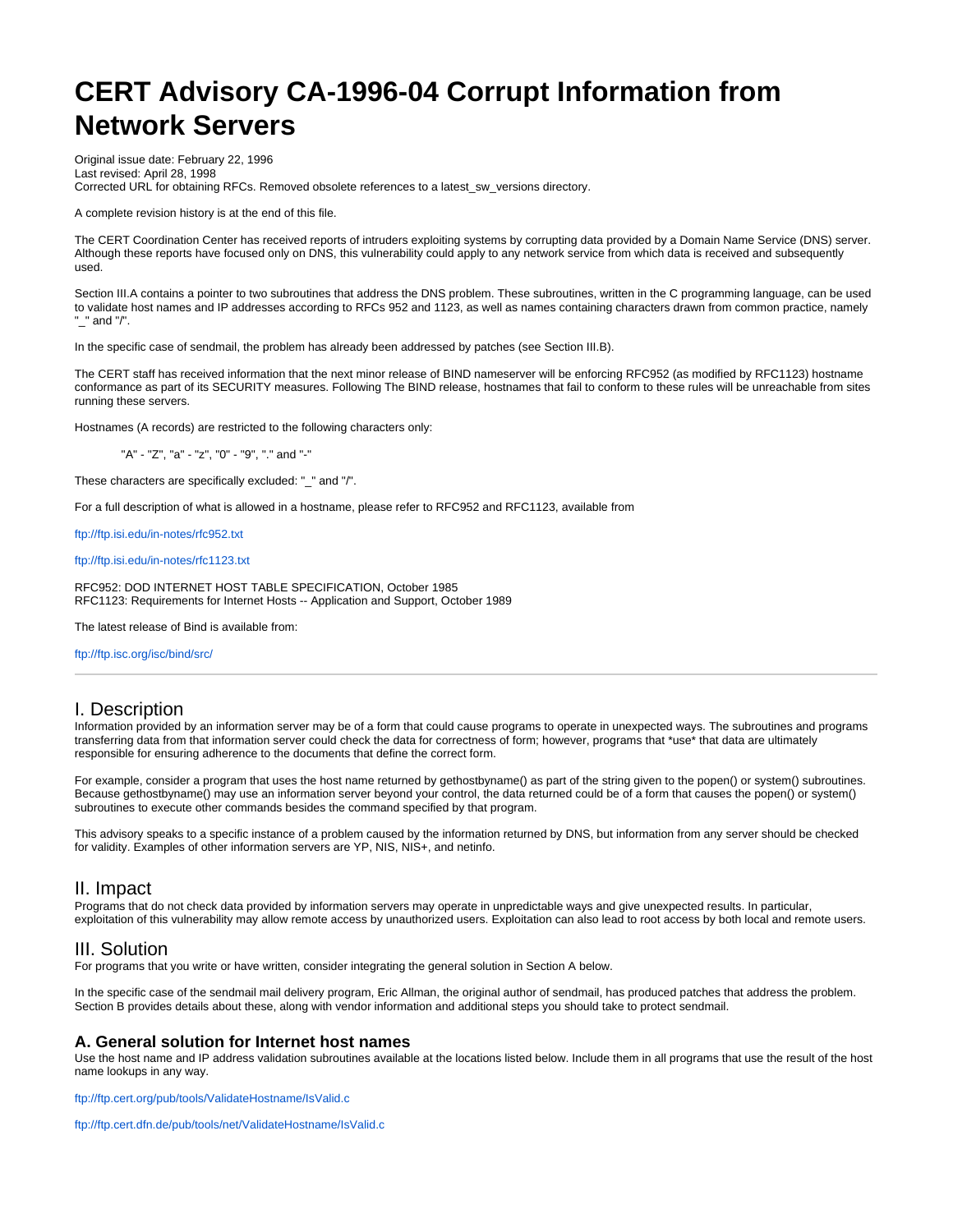The IsValid.c file contains code for the IsValidHostname and IsValidIPAddress subroutines. This code can be used to check host names and IP addresses for validity according to RFCs 952 and 1123, well as names containing characters drawn from common practice, namely "\_" and "/".

| IsValid.  | The following files are in the directory (from the README):<br>The lex/flex file containing the code for<br>IsValidHostname and IsValidIPAddress<br>MD5 (IsValid.I) = 2d35040aacae4fb12906eb1b48957776 |
|-----------|--------------------------------------------------------------------------------------------------------------------------------------------------------------------------------------------------------|
|           | Is Valid-raw.c The C file created by running flex<br>on IsValid.<br>MD5 (IsValid-raw.c) = 367c77d3ef84bc63a5c23d90eeb69330                                                                             |
| IsValid.c | The editted file created by internalizing<br>variable and function definitions in IsValid-raw.c.<br>MD5 (IsValid.c) = ffe45f1256210aeb71691f4f7cdad27f                                                 |
|           | Is Valid diffs The set of diffs between Is Valid-raw.c<br>and IsValid c<br>MD5 (IsValid.diffs) = 3619022cf31d735151f8e8c83cce3744                                                                      |
| htest.c   | A main routing for testing Is Valid Hostname<br>and IsValidIPAddress<br>MD5 (htest.c) = 2d50b2bffb537cc4e637dd1f07a187f4                                                                               |

# **B. Specific solutions in the case of sendmail**

Install a patch from your vendor when it becomes available (see B.1) or install Eric Allman's patch (B.2). In both cases, install the sendmail restricted shell program (B.3).

## **1. Install a patch from your vendor.**

Below is a summary of the vendors who have reported status to us as of the date of this advisory. More complete information is provided in the appendix, which we will update as we receive more information.

If your vendor's name is not on this list, please contact the vendor directly.

#### **Vendor or Source**

Eric Allman Hewlett-Packard Co. IBM Corporation Silicon Graphics Inc. Sun Microsystems, Inc.

## **2. Install a patch to sendmail.**

If you are presently running sendmail 8.6.12, there is a patch that makes version 8.6.13.

Similarly, if you are presently running sendmail 8.7.3, there is a patch that makes version 8.7.4.

The patches are available for anonymous FTP from

<ftp://ftp.cert.org/pub/tools/sendmail/>

<ftp://ftp.cs.berkeley.edu/ucb/src/sendmail/>

<ftp://ftp.auscert.org.au/pub/mirrors/ftp.cs.berkeley.edu/ucb/sendmail/>

<ftp://ftp.cert.dfn.de/pub/tools/net/sendmail/>

Checksums for the 8.6.13 release:

MD5 (sendmail.8.6.13.base.tar.Z) = e8cf3ea19876d9b9def5c0bcb793d241 MD5 (sendmail.8.6.13.cf.tar.Z) = 4492026fa9e750cd33974322cb5a6fb9 MD5 (sendmail.8.6.13.misc.tar.Z) = 7ec5d31656e93e08a3892f0ae542b674 MD5 (sendmail.8.6.13.xdoc.tar.Z) = e4d3caebcdc4912ed2ecce1a77e45712

Checksum for the 8.6.13 patch:

MD5 (sendmail.8.6.13.patch) = 6390b792cb5513ff622da8791d6d2073

Checksum for the 8.7.4 release:

MD5 (sendmail.8.7.4.tar.Z) = 4bf774a12752497527aae11e2bdbab36

Checksum for the 8.7.4 patch:

MD5 (sendmail.8.7.4.patch) = ef828ad91fe56e4eb6b0cacced864cd5

# **3. Run smrsh as additional protection for sendmail.**

With all versions of sendmail, we recommend that you install and use the sendmail restricted shell program (smrsh). We urge you to do this whether you use the vendor's supplied sendmail, install sendmail yourself, or patch an earlier version of sendmail.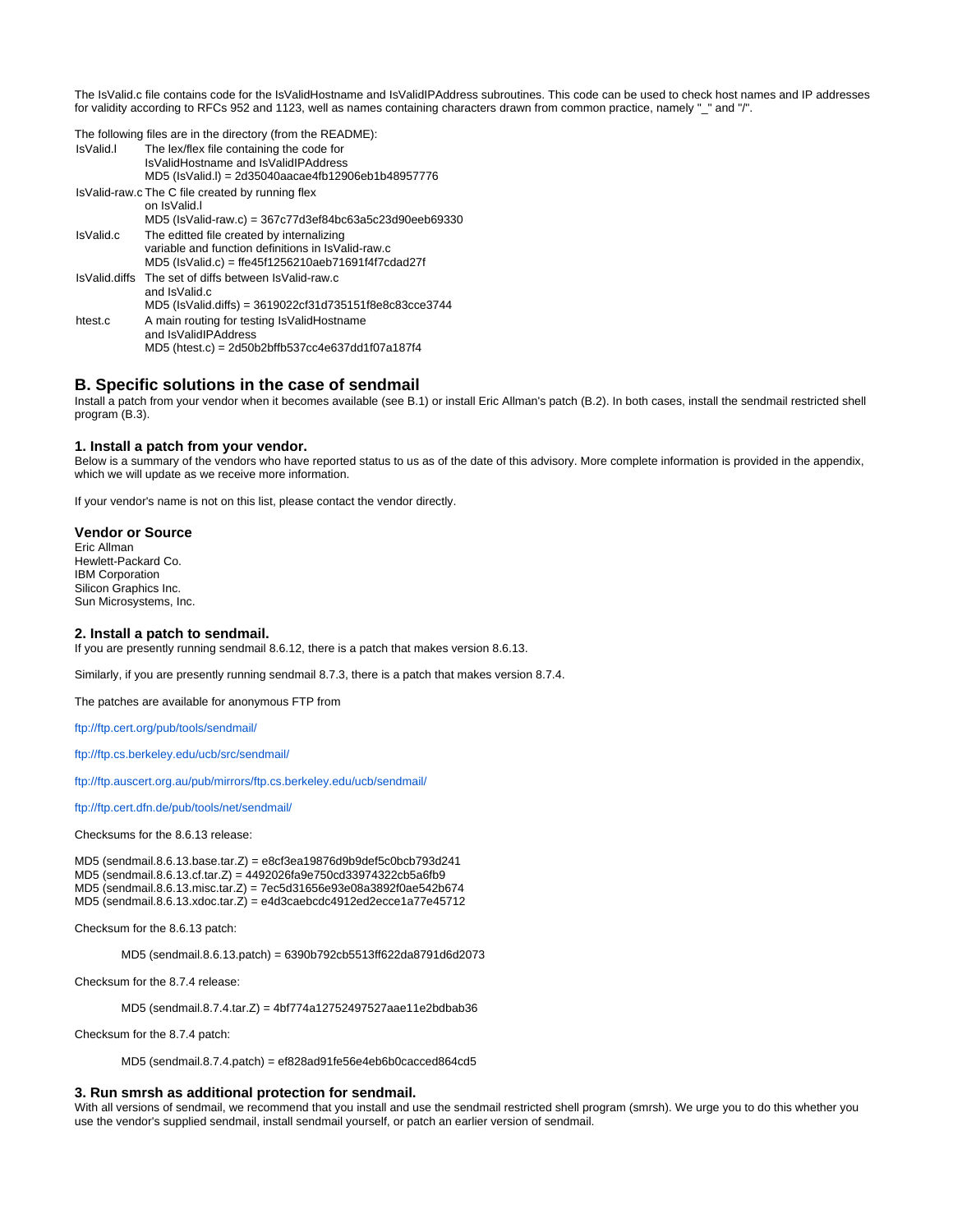Beginning with version 8.7.1, smrsh is included in the sendmail distribution, in the subdirectory smrsh. See the RELEASE\_NOTES file for a description of how to integrate smrsh into your sendmail configuration file.

# Appendix A: Vendor Information

Below is information we have received from vendors concerning the vulnerability described in this advisory. If you do not see your vendor's name, please contact the vendor directly for information.

## **Eric Allman (original author of sendmail)**

Install a patch to sendmail.

If you are presently running sendmail 8.6.12, there is a patch that makes version 8.6.13.

Similarly, if you are presently running sendmail 8.7.3, there is a patch that makes version 8.7.4.

The patches are available for anonymous FTP from

<ftp://ftp.cert.org/pub/tools/sendmail/>

<ftp://ftp.cs.berkeley.edu/ucb/src/sendmail/>

<ftp://ftp.auscert.org.au/pub/mirrors/ftp.cs.berkeley.edu/ucb/sendmail/>

<ftp://ftp.cert.dfn.de/pub/tools/net/sendmail/>

Checksums for the 8.6.13 release:

MD5 (sendmail.8.6.13.base.tar.Z) = e8cf3ea19876d9b9def5c0bcb793d241 MD5 (sendmail.8.6.13.cf.tar.Z) = 4492026fa9e750cd33974322cb5a6fb9 MD5 (sendmail.8.6.13.misc.tar.Z) = 7ec5d31656e93e08a3892f0ae542b67 MD5(sendmail.8.6.13.xdoc.tar.Z) = e4d3caebcdc4912ed2ecce1a77e45712

Checksum for the 8.6.13 patch:

MD5 (sendmail.8.6.13.patch) = 6390b792cb5513ff622da8791d6d2073

Checksum for the 8.7.4 release:

MD5 (sendmail.8.7.4.tar.Z) = 4bf774a12752497527aae11e2bdbab36

Checksum for the 8.7.4 patch:

MD5 (sendmail.8.7.4.patch) = ef828ad91fe56e4eb6b0cacced864cd5

# **Hewlett-Packard Company**

Vulnerable, watch file for updates.

## **IBM Corporation**

IBM is working on fixes for sendmail.

## **Silicon Graphics Inc.**

It is **HIGHLY RECOMMENDED** that these measures be done on ALL SGI systems running IRIX 3.x, 4.x, 5.x and 6.x. The issue will be permanently corrected in a future release of IRIX.

\*\*\*\* IRIX 3.x \*\*\*\*

Silicon Graphics Inc, no longer supports the IRIX 3.x operating system and therefore has no patches or binaries to provide.

However, two possible actions still remain:

1) upgrade the system to a supported version of IRIX (see below) and then install the patch or

2) obtain the sendmail source code from anonymous FTP at [ftp.cs.berkeley.edu](ftp://ftp.cs.berkeley.edu) and compile the program manually. Please, note that SGI will not assist with or support 3rd party sendmail programs.

\*\*\*\* IRIX 4.x \*\*\*\*

As of the date of this document, SGI does not have a IRIX 4.x binary replacement that addresses this particular issue. If in the future, a replacement binary is generated, additional advisory information will be provided.

However, two other possible actions are:

1) upgrade the system to a supported version of IRIX (see below) and then install the patch or

2) obtain the sendmail source code from anonymous FTP at ftp.cs.berkeley.edu and compile the program manually. Please, note that SGI will not assist with or support 3rd party sendmail programs.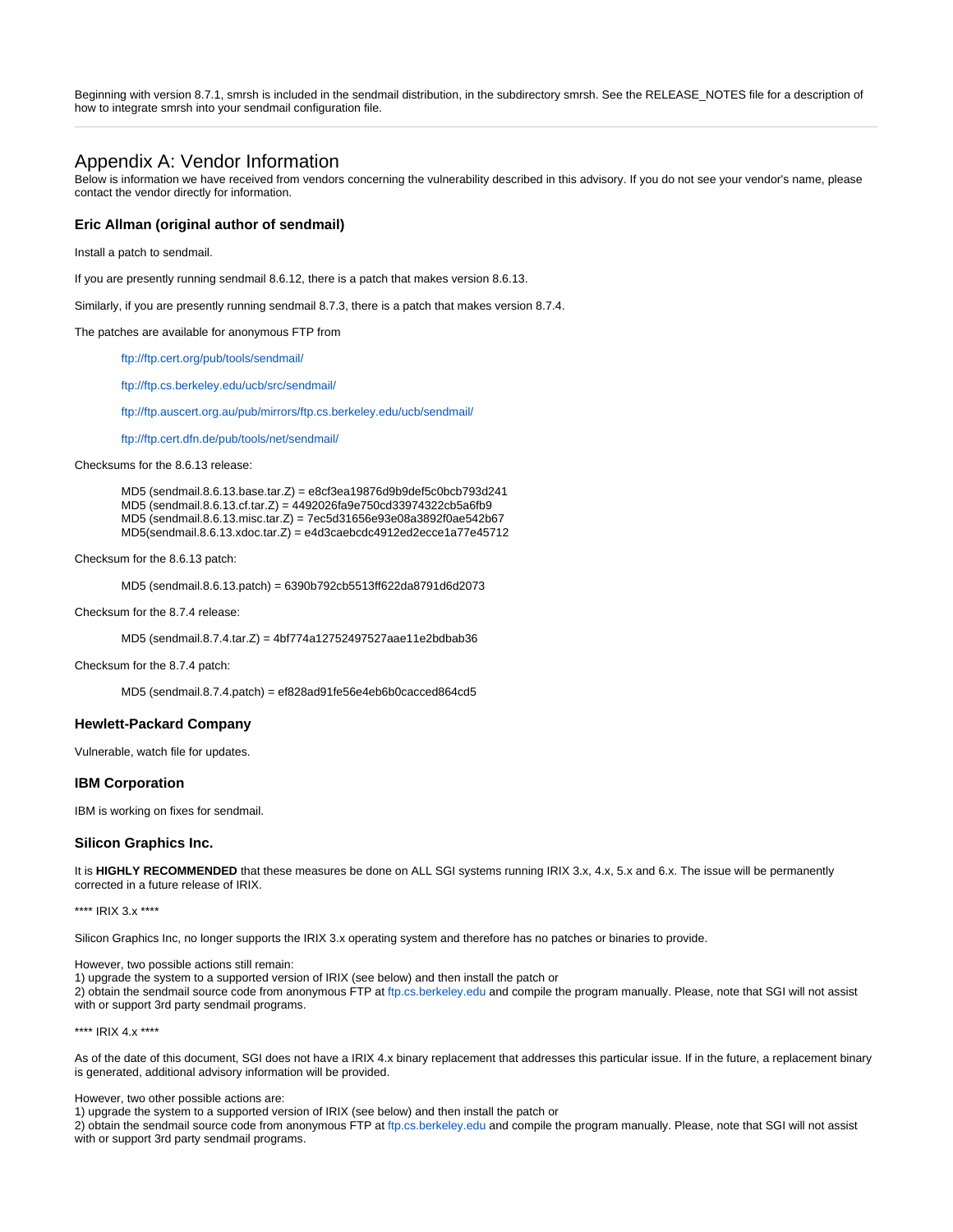\*\*\*\* IRIX 5.0.x, 5.1.x \*\*\*\*

For the IRIX operating systems versions 5.0.x and 5.1.x, an upgrade to 5.2 or better is required first. When the upgrade is completed, then the patches described in the following sections can be applied depending on the final version of the upgrade.

\*\*\*\* IRIX 5.2, 5.3, 6.0, 6.0.1, 6.1 \*\*\*\*

For the IRIX operating system versions 5.2, 5.3, 6.0, 6.0.1, and 6.1 an inst-able patch has been generated and made available via anonymous FTP and your service/support provider. The patch is number 1146 and will install on IRIX 5.2, 5.3, 6.0 and 6.0.1.

The SGI anonymous FTP site is sgigate.sgi.com (204.94.209.1) or its mirror, ftp.sgi.com. Patch 1146 can be found in the following directories on the FTP server:

~ftp/Security

or

~ftp/Patches/5.2 ~ftp/Patches/5.3 ~ftp/Patches/6.0

~ftp/Patches/6.0.1

~ftp/Patches/6.1

##### Checksums ####

The actual patch will be a tar file containing the following files:

| Filename:           | patchSG0001146                                          |
|---------------------|---------------------------------------------------------|
|                     | Algorithm #1 (sum -r): 15709 3 patchSG0001146           |
| Algorithm #2 (sum): | 16842 3 patchSG0001146                                  |
| MD5 checksum:       | 055B660E1D5C1E38BC3128ADE7FC9A95                        |
| Filename:           | patchSG0001146.eoe1 man                                 |
|                     | Algorithm #1 (sum -r): 26276 76 patchSG0001146.eoe1_man |
| Algorithm #2 (sum): | 1567 76 patchSG0001146.eoe1 man                         |
| MD5 checksum:       | 883BC696F0A57B47F1CBAFA74BF53E81                        |
| Filename:           | patchSG0001146.eoe1 sw                                  |
|                     | Algorithm #1 (sum -r): 61872 382 patchSG0001146.eoe1 sw |
| Algorithm #2 (sum): | 42032 382 patchSG0001146.eoe1 sw                        |
| MD5 checksum:       | 412AB1A279A030192EA2A082CBA0D6E7                        |
| Filename:           | patchSG0001146.idb                                      |
|                     | Algorithm #1 (sum -r): 39588 4 patchSG0001146.idb       |
| Algorithm #2 (sum): | 10621 4 patchSG0001146.idb                              |
|                     |                                                         |
| MD5 checksum:       | 259DD47E4574DAF9041675D64C39102E                        |

Past SGI Advisories and security patches can be obtained via anonymous FTP from

<ftp://sgigate.sgi.com>

or its mirror

#### <ftp://ftp.sgi.com>

## **Sun Microsystems, Inc.**

Included below is information concerning sendmail patches as outlined in Sun Microsystems Security Bulletin: #00133, 8 March 1996. The complete bulletin is available from [ftp://ftp.cert.org/pub/vendors/sun/sun\\_bulletin\\_00133](ftp://ftp.cert.org/pub/vendors/sun/sun_bulletin_00133).

Here are our estimates for the availability of fixes incorporating into sendmail more strenuous checks against name-server-based attacks.

Note that the upcoming SunOS 4.1.x patches will represent the first backport of sendmail 8.6.x to those platforms, and will probably be assigned new patch numbers (instead of being recorded as revisions of the existing patches).

| OS version | Est. date            |  |  |
|------------|----------------------|--|--|
| 5.6        | in 5.6 FCS release   |  |  |
| 5.5.1      | in 5.5.1 FCS release |  |  |
| 5.5        | Apr '96              |  |  |
| 5.4        | Apr '96              |  |  |
| 5.3        | Apr '96              |  |  |
| 4.1.4      | May '96              |  |  |
| 4.1.3 U1   | May '96              |  |  |
| 4.1.3      | May '96              |  |  |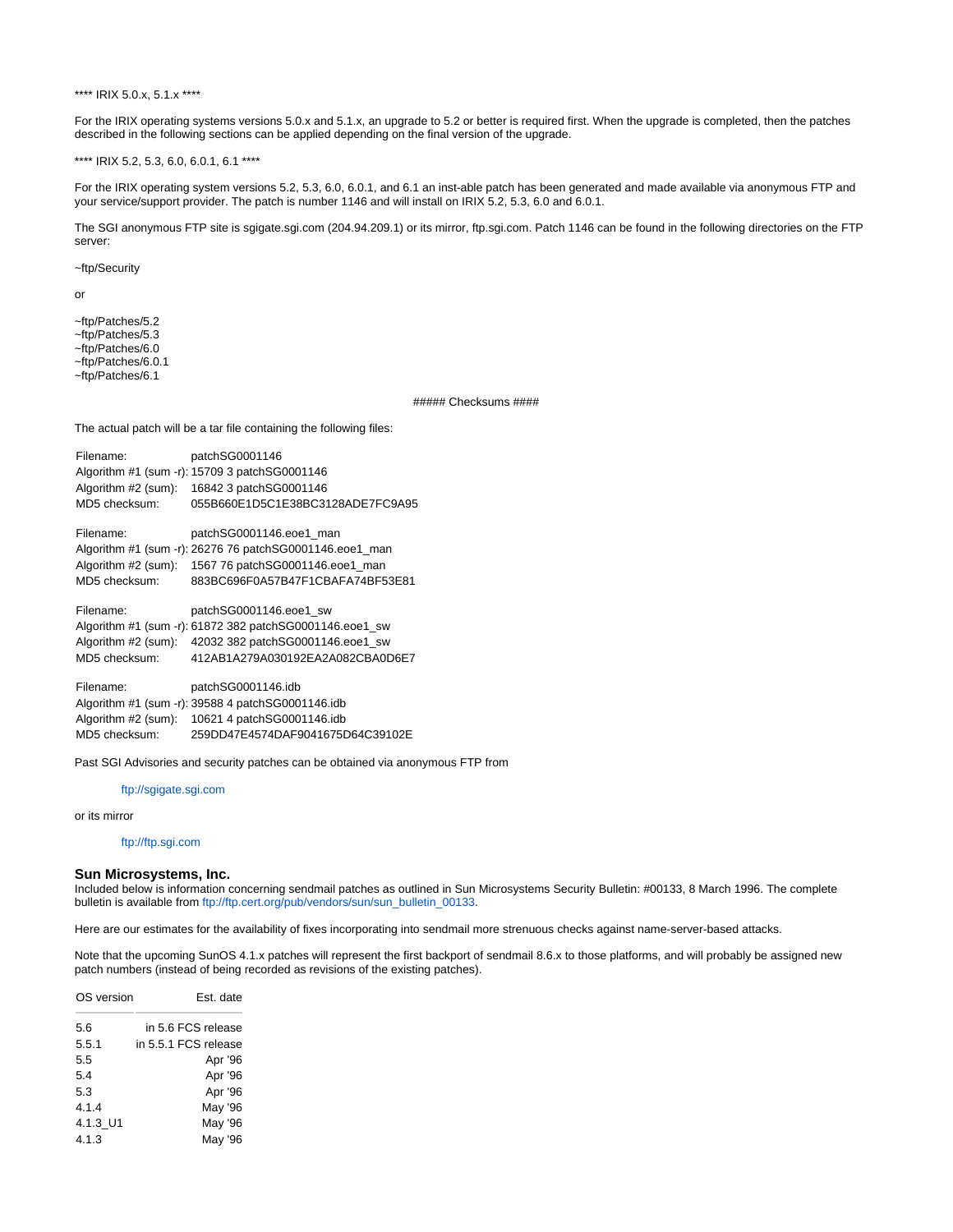List of Current Sendmail Patches

Until the patches listed above are available, Sun recommends that every customer run the following sendmail patches on their systems.

## **A. Current sendmail patches**

The latest sendmail patch for each supported version of SunOS is shown below. All current SunOS 5.x patches are based on sendmail V8; all SunOS 4.1. x patches are currently based on sendmail V5.

[Note that no sendmail patches exists for SunOS 5.5 and SunOS 5.5\_x86. All earlier fixes were built into these releases.]

| OS version Patch ID |                    | Released  |
|---------------------|--------------------|-----------|
| 5.4 x86             | 102064-<br>05      | 19 Jan 96 |
| 5.4                 | 102066-<br>06      | 19 Jan 96 |
| 5.3                 | 101739-<br>08      | 19 Jan 96 |
| 4.1.4               | 102423-04 5 Oct 95 |           |
| 4.1.3 U1            | 101665-07 5 Oct 95 |           |
| 4.1.3               | 100377-22 5 Oct 95 |           |

Patch 100377-22 was issued jointly for SunOS 4.1.3 and SunOS 4.1.3c.

## **B. Obsolete sendmail patches**

The following sendmail patches are now obsolete, and will no longer be maintained. Each is superseded by a patch listed above.

| OS version Patch ID |                     | Released            |
|---------------------|---------------------|---------------------|
| 5.4 x86             | 102320-<br>01       | 26 May 95           |
| 54                  |                     | 102319-01 26 May 95 |
| 5.3                 | 101235-01 1 May 95  |                     |
| 5.3 (sic)           | 101371-04 9 Feb 94  |                     |
| 4.1.4               | 102356-01 22 Feb 95 |                     |
| 4.1.3 U1            | 101436-08 28 Oct 94 |                     |
| 4.1.3               | 100224-13 28 Oct 94 |                     |

# Checksum Table

In the checksum table we show the BSD and SVR4 checksums and MD5 digital signatures for the compressed tar archives.

| File<br>Name               | <b>BSD</b><br>Checksum |     | SVR4<br>Checksum |     | MD <sub>5</sub><br>Digital Signature |
|----------------------------|------------------------|-----|------------------|-----|--------------------------------------|
|                            |                        |     |                  |     |                                      |
| 102064-05.tar.Z 08423      |                        | 335 | 16923            | 669 | 2816EF17F40E2FA5E8260CD98D349875     |
| 102066-06.tar.Z 62613      |                        | 385 | 52067            | 770 | 666E6D6075E40D2BFDB539830EF1BCDA     |
| 101739-08.tar.Z 60842      |                        | 385 | 28595            | 770 | 369D4E0758672ADCDAD2219179B8A062     |
| $102423 - 04$ .tar.Z 40900 |                        | 216 | 33691            | 432 | 022B546A882B42FF826FE28429B2EDD8     |
| 101665-07.tar.Z 44656      |                        | 216 | 37045            | 431 | 86F942F8CCBAD905AB2AE8CA33490D2B     |
| 100377-22.tar.Z 39051      |                        | 214 | 58206            | 427 | 7B55564E6104FABAD7283DAE1CDD3D4A     |

The checksums shown above are from the BSD-based checksum (on 4.1.x, /bin/sum; on SunOS 5.x, /usr/ucb/sum) and from the SVR4 version on on SunOS 5.x (/usr/bin/sum).

The CERT Coordination Center thanks Eric Allman of Pangaea Reference Systems, Andrew Gross of San Diego Supercomputer Center, Eric Halil of AUSCERT, Wolfgang Ley of DFN-CERT, and Paul Vixie for their support in the development of this advisory.

Copyright 1996, 1998 Carnegie Mellon University.

Revision History